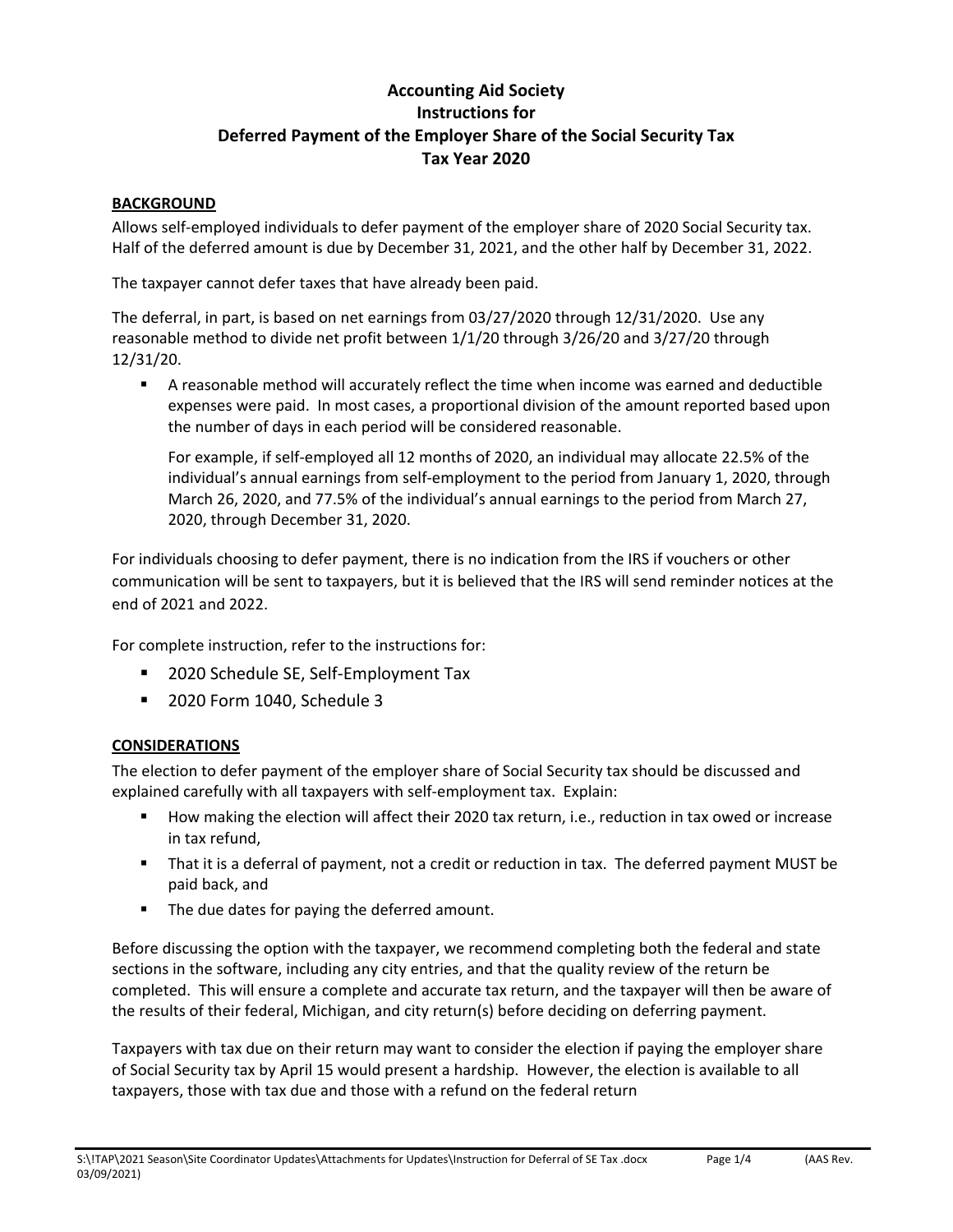### **UNDERSTANDING the 2020 FORM 1040 TAX FORMS**

It is important to understand, and to be able to explain to the taxpayer, how the amount that may be deferred is calculated and where amounts are reflected on the 2020 tax return. Please note the following:

- Schedule SE, Self-Employment Tax The new Part III, Maximum Deferral of Self-Employment Tax Payments, allows the self‐employed person to figure the maximum amount of self‐employment tax payments which may be deferred
	- o Line 18 The portion of net profit that can be attributed to March 27, 2020, through December 31, 2020, is entered here
	- o Line 26 This is the maximum amount of self‐employment tax payment that may be deferred. The amount on line 26 is entered on the Deferral Worksheet referenced below and may be further reduced depending on any taxes already paid (i.e., tax withheld, estimated tax payments, and amount paid with request for an extension to file) compared to total tax on the return.
- **Philter Ferral Worksheet for Schedule H or Schedule SE filers—Schedule 3, line 12e This worksheet is** in the instructions for Form 1040, Schedule 3. The worksheet is used:
	- $\circ$  Line 10 To determine the amount of self-employment tax the individual may defer.
	- o Line 11 Enter the payment amount they are deferring. The individual can defer payment on up to the amount on line 10. The amount they elect to defer is also reported on Schedule 3, line 12e.
	- $\circ$  Lines 13 and 14 To determine the payment amounts due by 12/31/2022 and 12/31/2021

(Note: The deferral worksheet has been added to our print set, AAS (E‐File Return) Federal & State Print Set, and will print with tax returns where the individual has deferred payment of the employer share of the social security tax.)

- *Schedule 3, Additional Credits and Payments*
	- o Line 12e, Deferral for certain Schedule H or SE filers Reports the payment amount the taxpayer is electing to defer and that must be repaid by 12/31/2021 and 12/31/2022.
- Note: The full amount of self-employment tax will still be reported on line 4 of *Schedule 2*, *Additional Taxes*

## **TAXSLAYER INSTRUCTIONS**

- **1)** Before making any entries for deferral of self‐employment tax, be sure to complete both the federal and state sections in TaxSlayer (including any city return entries). The quality review of the return should also be completed before making the election to defer payment.
- **2)** Look at page 2 of Form 1040 to see if there is tax due or a refund on the return, and discuss the deferral election with the taxpayer. The Michigan and any city return(s) should also be reviewed with the taxpayer so that he/she is aware of all tax due/refund amounts on his or her 2020 return.

Note: The amount of self-employment tax that may be deferred won't be known at this point in the tax return. Completing the software sections below will show this amount.

- **3)** If the taxpayer wants to consider the option, go to the *Other Taxes* section in TaxSlayer
- **4)** Select *Self‐Employment Tax* at the top of the Other Taxes menu
- **5)** On the *Schedule SE Self‐Employment Tax* page:
	- **a)** If Married Filing Jointly return, select the taxpayer or spouse name
	- **b)** Scroll to the bottom of the page to the *Social Security Deferral (Optional)* section. Complete the sections as shown in the TaxSlayer screenshot below.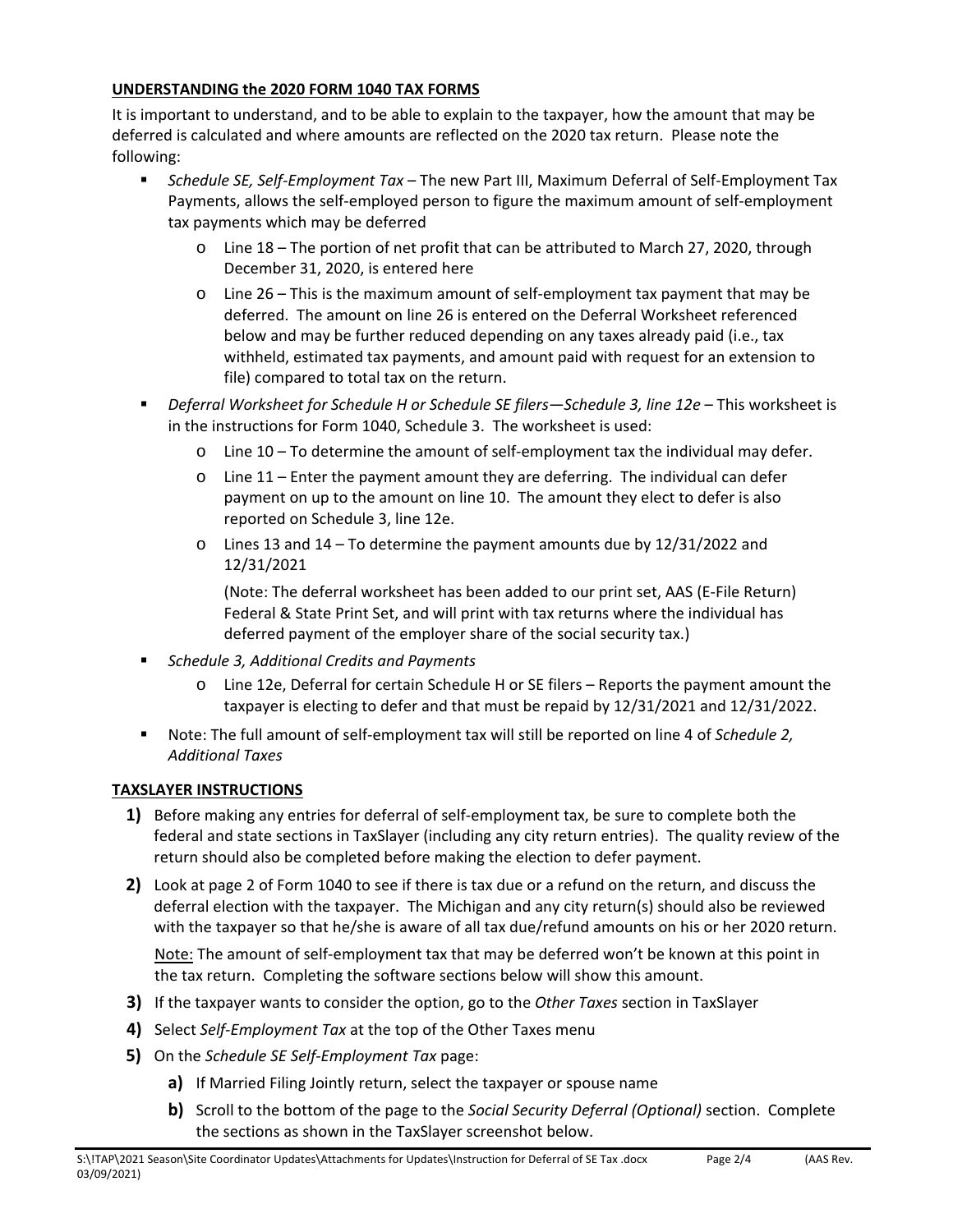

6) Complete the Schedule SE Deferral Amount page as shown in the TaxSlayer screenshot below

|                                                              | <b>Schedule SE Deferral Amount</b>                                                                                                                                                                       |                                                                                                                                                                                                                                                                                                                                                                                                                                  |
|--------------------------------------------------------------|----------------------------------------------------------------------------------------------------------------------------------------------------------------------------------------------------------|----------------------------------------------------------------------------------------------------------------------------------------------------------------------------------------------------------------------------------------------------------------------------------------------------------------------------------------------------------------------------------------------------------------------------------|
| <b>Deferred Amount</b>                                       |                                                                                                                                                                                                          |                                                                                                                                                                                                                                                                                                                                                                                                                                  |
|                                                              |                                                                                                                                                                                                          | The maximum amount you may be able to defer is calculated based on the amounts you entered. The final calculated amount you<br>will be allowed to defer (Schedule 3, Line 12e) will be shown in the Tax Return Summary under Total Tax.                                                                                                                                                                                          |
| \$1000                                                       | Amount you would like to defer this year (Max=1104) -<br>Remember: you are required to pay this amount back.<br>(6a) Taxpayer can enter<br>a deferral amount up<br>to the maximum<br>amount shown above. | Based on the amount of net earnings entered on the<br>previous page and entries elsewhere in the tax return, this<br>line, "Amount you would like to defer this year", will show<br>the amount that may be deferred. In this example, \$1,104.<br>This is the amount that is calculated on line 10 of the Deferral<br>Worksheet for Schedule H or Schedule SE filers located in the<br>instructions for Schedule 3 of Form 1040. |
| <b>BACK</b><br>S:\!TAP\2021 Season\Site Coord<br>03/09/2021) | In this example, the<br>taxpayer elected to<br>defer \$1,000 out of the<br>maximum \$1,104.                                                                                                              | <b>CONTINUE</b><br>tes\Instruction for Deferral of SE Tax .docx<br>Page $3/4$<br>(AAS Rev.                                                                                                                                                                                                                                                                                                                                       |